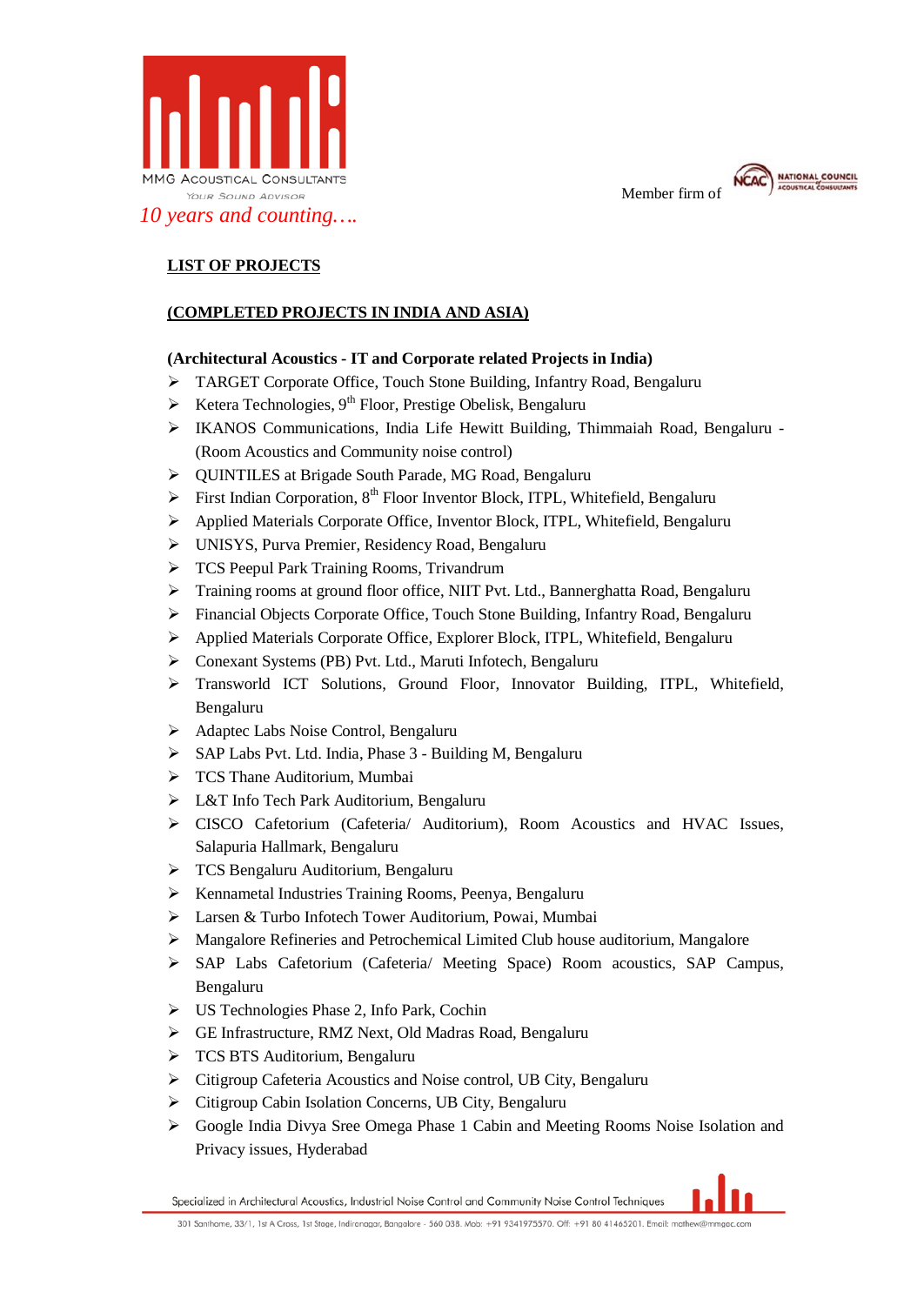



- $\triangleright$  Noise Isolation Performance testing and training for DORMA India Pvt. Ltd.
- Microsoft Building 3 (1000 seats) Atrium Acoustics, Hyderabad
- SYNOPSYS Noise Isolation and Room Acoustics Concerns, RMZ Infinity, Bengaluru
- Hindustan UniLiver Research Academy Auditorium, Whitefield, Bengaluru
- Verification and Redesign of Video Conference Rooms for E-Goverance Department of Karnataka for United Telcom Limited
- Dr. Reddy's Labs Leadership Academy Auditorium, Hyderabad
- INTUIT Phase 2 Room Acoustics and HVAC Noise Control, RMZ Ecospace, Bengaluru
- MICROLAND Room acoustics concerns, Salapuria Soft Zone, Bengaluru
- THOMSON REUTERS CISCO Telepresence Room, Room Acoustics and HVAC noise control concerns, UB Plaza, Bengaluru
- > THOMSON REUTERS Cafeteria Room Acoustics, Hyderabad
- PHILIPS India CISCO Telepresence Room, Manyata Park, Bengaluru
- SAP Labs India CISCO Telepresence Room, Whitefield.
- GMR Group Cabin Isolation Concerns and Group Chairman Cabin Acoustics concern, IBC Knowledge Park, Phase 2, D Block, Bengaluru
- GMR Group Board Room Noise Isolation concern, IBC Knowledge Park, Phase 2, D Block, Bengaluru
- Hindustan UniLiver Research Center Telaris Telepresence Rooms, Bengaluru
- SAP Labs Board Lounge and Spaces Room Acoustics and Noise isolation, Visitor Center, Whitefield, Bengaluru
- Deutsche Bank Phase 1 Room Acoustics, Mahindra World City Building, Jaipur
- Bosch Auditorium Room Acoustics and HVAC noise control, Bosch SEZ, Coimbatore
- SAP GD CEC Client Interaction and Presentation Space Room Acoustics and HVAC noise control, Salapuria Soft Tech, Outer Ring Road, Bengaluru
- DuPONT (400 seats) Cafetorium Room Acoustics, DuPONT Knowledge Park, Hyderabad
- Google India Divya Sree Omega B Breakout Space and Amphitheater Room Acoustics and Noise Isolation, Hyderabad
- Google India Divya Sree Omega Phase 2 Room Acoustics, Noise Isolation and HVAC noise control issue, Hyderabad
- CISCO B16, Bangalore Room, Acoustics, Noise Isolation and HVAC noise control issues.
- CISCO Sales and Business Development Facility, Gurgaon, Room Acoustics, Noise Isolation and HVAC noise control issues, Guragon, New Delhi
- Google India Room Acoustics and HVAC Noise Control, Gurgaon
- FACEBOOK Corporate Office Remedial Works for Room Acoustics and Privacy, Hydrabad
- DuPONT Director Cabins Room Privacy, DuPONT Knowledge Park, Hyderabad
- Thorogood Associates HVAC noise control for Board room and VC room, Bangalore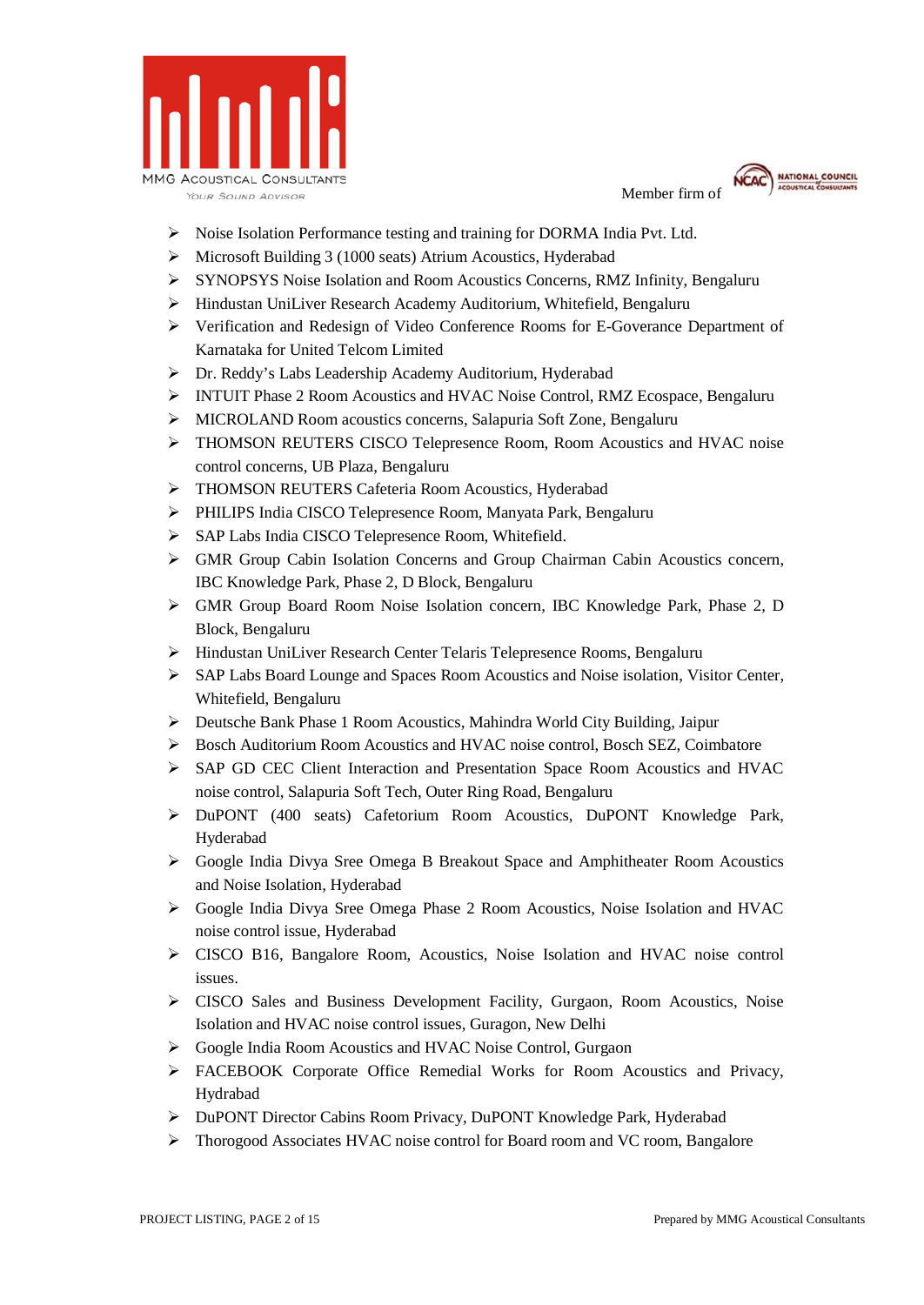



- WIPRO GE Board Room and CEO Cabin Room Acoustics, Noise Isolation & HVAC noise control, Whitefield, Bengaluru
- John Welch Research Center NC Labs Noise Isolation Concerns, Whitefield, Bangalore
- 3M Cafeteria Room Acoustics and Noise control, UB City, Bangalore
- $\triangleright$  Mphasis Bank 9 Room Acoustics, Electronic City
- CMC Ltd Auditorium Room Acoustics, Hyderabad
- CISCO VTV phase 2, Bangalore, Room Acoustics, Noise Isolation and HVAC noise control issues.
- Google India Mumbai, Room Acoustics, Noise Isolation and HVAC noise control issue, Mumbai
- CISCO B15, Bangalore Room, Acoustics, Noise Isolation and HVAC noise control issues.
- INTUIT India Product Development Center Room Acoustics and HVAC Noise control, Pritect Park, Bangalore
- CISCO Pune Research Facility Room Acoustics and HVAC noise control, Pune
- Google India Facility Expansion Room Acoustics and HVAC noise control, Bangalore
- $\triangleright$  McAfee Software Partition Noise isolation measurements and recommendations, EGLPL, Bangalore
- Deutsche Bank Corporate Office Room Acoustics and HVAC noise control, BKC, Mumbai
- Morgan Stanley Remedial Works for Room Acoustics and Privacy, Mumbai
- $\triangleright$  CISCO Engineering Facility Expansion, OMR, Chennai
- Google Gurgaon Renovation Works and You Tube Studio, Room Acoustics and HVAC noise control
- JSW Steel Corporate Office Atrium and Auditorium Room Acoustics, Mumbai
- Cadence Cafeteria Room Acoustics, RMZ Eco-space, Bangalore
- Infosys Food Court 3 Cafeteria Room Acoustics and Noise control, Chennai
- Canadian Consulate Room Acoustics and HVAC noise control, World Trade Center, Bangalore
- Shell India Markets Corporate Office Noise Isolation Concerns, Chennai
- $\triangleright$  Rain Noise control and Room Acoustics for Taegu Tec, Bangalore
- $\triangleright$  Design and Testing of Dorma partitions for Biocon Corporate training office, Electronic city, Bangalore
- Infosys Mangalore Food Court 2 Room Acoustics
- CSS Corporate Office Room acoustics and HVAC noise control review, Bangalore and Chennai
- Infosys Trivandrum Food Court 2 Room Acoustics
- > InAutix OAT Space Room Acoustics, Pune
- Infosys Chennai Food Court -2 Room Acoustics
- $\triangleright$  Novartis Cafeteria Redesign for Town Hall meetings, Hyderabad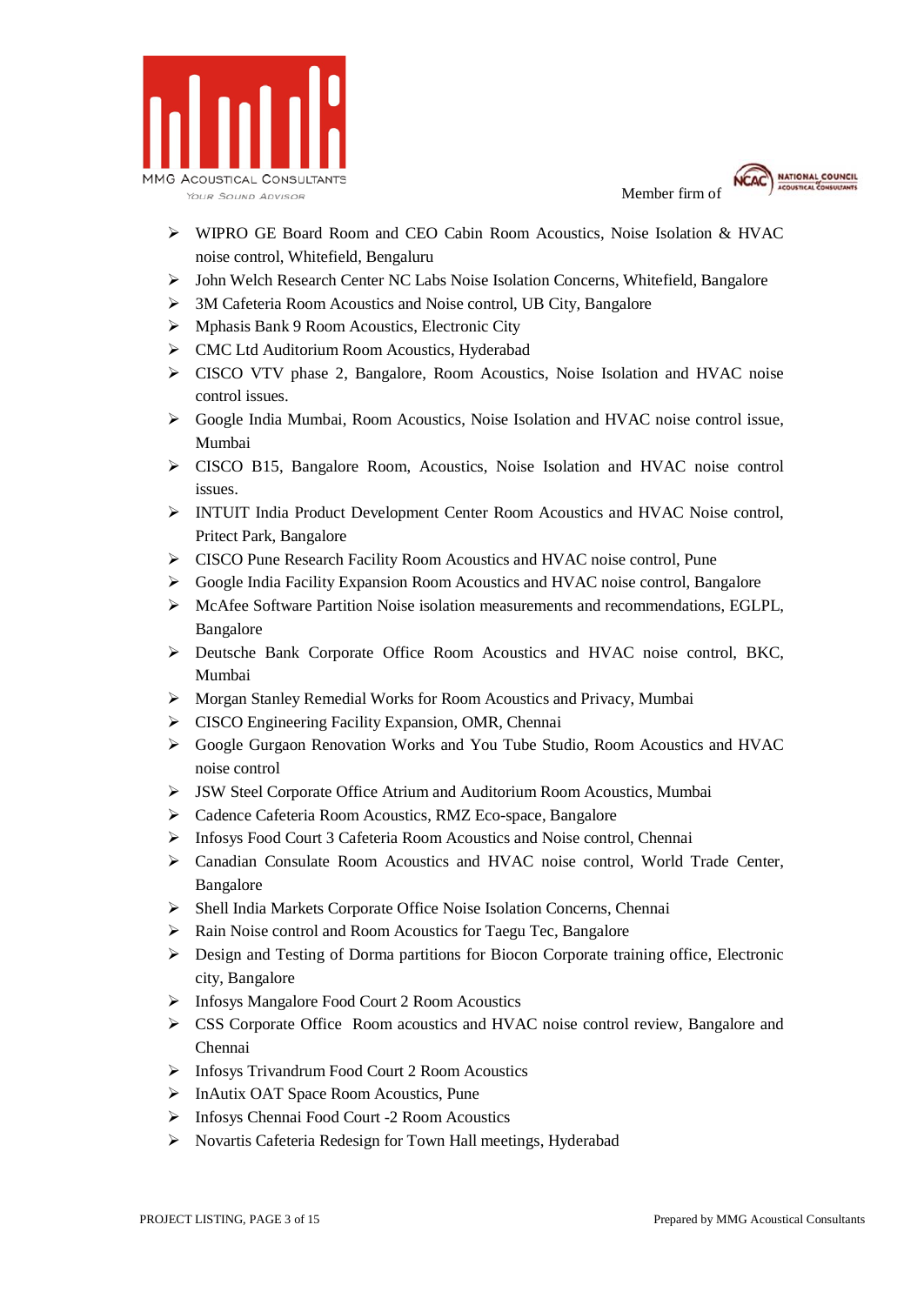



- $\triangleright$  Unilever Corporate office for 12<sup>th</sup> & 13<sup>th</sup> Floor Room Acoustics and HVAC noise control, Prestige Shantiniketan, Bangalore
- $\triangleright$  Google India 10<sup>th</sup> Floor Expansion, Maker Max City, Mumbai
- VM Ware VISTA Project Room Acoustics and Noise Isolation, Bannerghatta, Bangalore
- ICICI Auditorium Room Acoustics, BKC, Mumbai
- $\triangleright$  Value Labs Expansion Room Acoustics, Hyderabad
- General Electric ITC Lab noise and vibration control, Whitefield, Bangalore
- General Electric IGBT Lab noise and vibration control, Whitefield, Bangalore
- Google India Customized Campus, Room Acoustics and HVAC noise control, Gurgaon, New Delhi
- CISCO B17, Bangalore Room, Acoustics, Noise Isolation and HVAC noise control issues.
- Google Hyderabad Renovation Works, Room Acoustics and HVAC noise control
- $\triangleright$  Google India Facility Renovation of 4<sup>th</sup> Floor, RMZ Infinity, Room Acoustics and HVAC noise control, Bangalore
- $\triangleright$  Unilever 9<sup>th</sup> and 10<sup>th</sup> Floor Telepresence and Command Center Room Acoustics, Prestige Shantiniketan, Whitefield Bangalore,
- $\triangleright$  SAP Labs Corporate Office,  $8^{th}$ ,  $9^{th}$ , and  $10^{th}$  Floors, RMZ Ecoworld, Bangalore
- GS project in Embassy Golf Link Sunriver II Phase 1, Room Acoustics and HVAC noise control, Bangalore
- Room acoustics for Multimedia rooms and Cafeteria, NVIDIA Campus, Pune
- ABB India Ltd Retrofit for Office Privacy, World Trade Center, Bangalore
- NVIDIA Corporate office reverberation and noise isolation tests, Pune
- ARIPL Corporate Office Room Acoustics and Noise control, Hyderabad
- GS 2M Board Room Acoustics, Noise Isolation and HVAC noise control, Bangalore
- Morgan Stanley Corporate Office , RMZ Ecoworld, Bengaluru
- $\triangleright$  SAP Labs Corporate Office, 7<sup>th</sup> Floor, RMZ Ecoworld, Bangalore
- $\triangleright$  Sandisk Corporate office, Prestige Tech Park, Sarajapur, Bangalore
- $\triangleright$  SAP Labs Corporate Office, 6<sup>th</sup> Floor and 7<sup>th</sup> Floor Cafeteria, RMZ Ecoworld, Bangalore
- $\triangleright$  Ouintiles Office, Salapuria Aura, 2<sup>nd</sup> and 3<sup>rd</sup> Floors, Bengaluru
- TCS Cochin Auditorium, Cafeteria and Reception Room Acoustics, Cochin
- CISCO B17 Event Center, Bangalore Room, Acoustics, Noise Isolation and HVAC noise control issues.
- EXXON Mobil Corporate Office Room Acoustics and HVAC noise control, Prestige Shantinikatan, Bengaluru.
- $\triangleright$  Morgan Stanley Corporate Office Expansion, 5<sup>th</sup> Floor, RMZ Ecoworld, Bengaluru
- Walmart Corporate Office, Salapuria Aura, Bengaluru
- Juniper Networks Room Acoustics and HVAC noise control, Prestige Elnath, Bangalore
- CISCO B18 Bangalore Room, Acoustics, Noise Isolation and HVAC noise control issues.
- CISCO Sales Office Room Acoustics and Noise Control, BKC, Mumbai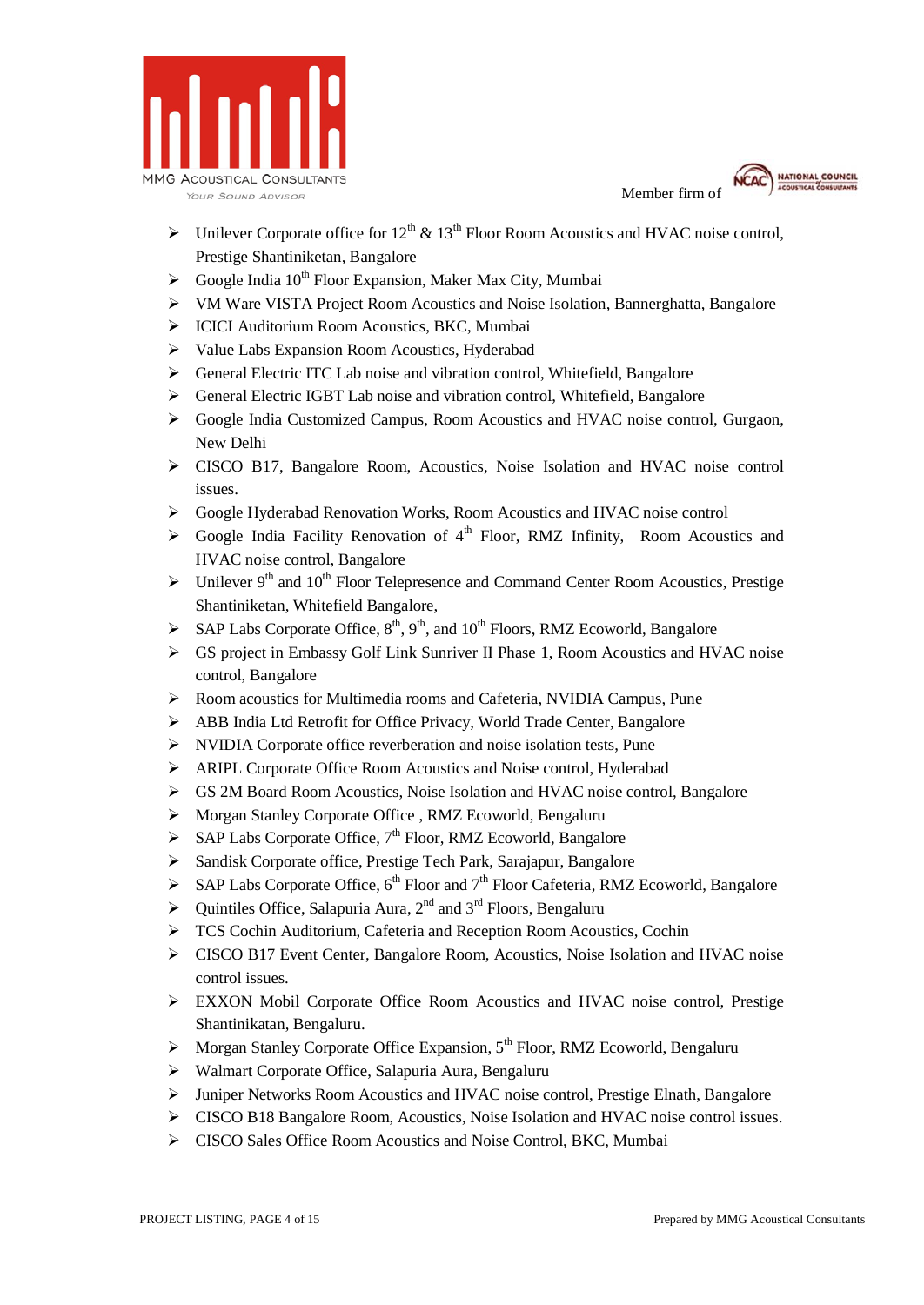



### **(Architectural Acoustics - IT and Corporate related Projects in ASIA)**

- CISCO Incubation Center, Sri Lanka
- CISCO Corporate Office, Measurement of Acoustics, Changi, Singapore
- Proctor and Gamble Innovation Center, HVAC noise control and review, Singapore.

#### **(Architectural Acoustics - Institution related Projects in India)**

- $\triangleright$  St. Aloysius PU College Auditorium (1400 seats), Mangalore
- $\triangleright$  St. Agnes PU College Hall (1000 seats), Mangalore
- $\triangleright$  Innu Kalyanmantapum & Shopping complex (700 seats), Attingal, Kerala
- $\triangleright$  Milagres Church Parish Community Hall (950 seats) Complex, Mangalore
- Soorya Prabha Convention center (860 seats), Thiruvanthapuram, Kerala
- $\triangleright$  Vidya Niketan School Multipurpose Auditorium and AV room Acoustics
- Gokulam Convention center (2000 seats), Cochin, Kerala
- CRIDA Auditorium Room Acoustics (540 seats), Santhosh Nagar, Hyderabad
- NAARM Auditorium Room Acoustics (600 seats), Hyderabad
- National Police Academy, Outdoor Training Facility, Room Acoustics, Hyderabad
- Marthoma Church Sanctuary Design, Pai Layout, Bengaluru
- > St Joseph's Indian High School Auditorium Room Acoustics, Bengaluru
- $\triangleright$  Indian Medical Association Club House (900 seats) Auditorium Room Acoustics, Noise Isolation and HVAC concerns, Ernakulum, Kerala
- The Maitreya-Buddha Dhyana Vidya Vishwalayam Pyramid (3000 seats) Room Acoustics, Bengaluru
- A private party Carnatic Performance Center, Pune, Maharashtra
- Rajendra Kalamandir (1000 seats) Kalyanmantapum Room Acoustics, Sree Ganapati Sachidananda Ashram, Mysore
- $\triangleright$  Kristu Jayanti College MBA Block (650 seats) Auditorium Room Acoustics and HVAC noise control, Hennur, Bengaluru
- Audio Video Rooms Room acoustics, CMR National Public School, Banaswadi
- $\triangleright$  Stone Hill International School Music Suites Room Acoustics, Yelahanka, Bangalore
- Renovation of Classroom at National Police Academy, Outdoor Training Facility, Room Acoustics and HVAC noise control Hyderabad.
- $\triangleright$  CMR Institute of Technology (600 seats) Auditorium Room Acoustics and HVAC noise control, Whitefield
- $\triangleright$  The School of Social Work (300 seats) Seminar Hall and Video Conference Rooms, Room Acoustics and HVAC noise control, Mangalore.
- $\triangleright$  Yenepoya University (2000 seats) Auditorium and Theater Room Acoustics, Mangalore
- Brigade Gateway School (900 seats) Assembly hall Room Acoustics, Rajajinagar Bengaluru
- Directorate of Rice Research (400 seats) Conference Room Acoustics, Hyderabad
- $\triangleright$  St. Thomas Forane Church (700 seats) Community Hall Room Acoustics and AV review. Bannerghatta, Bangalore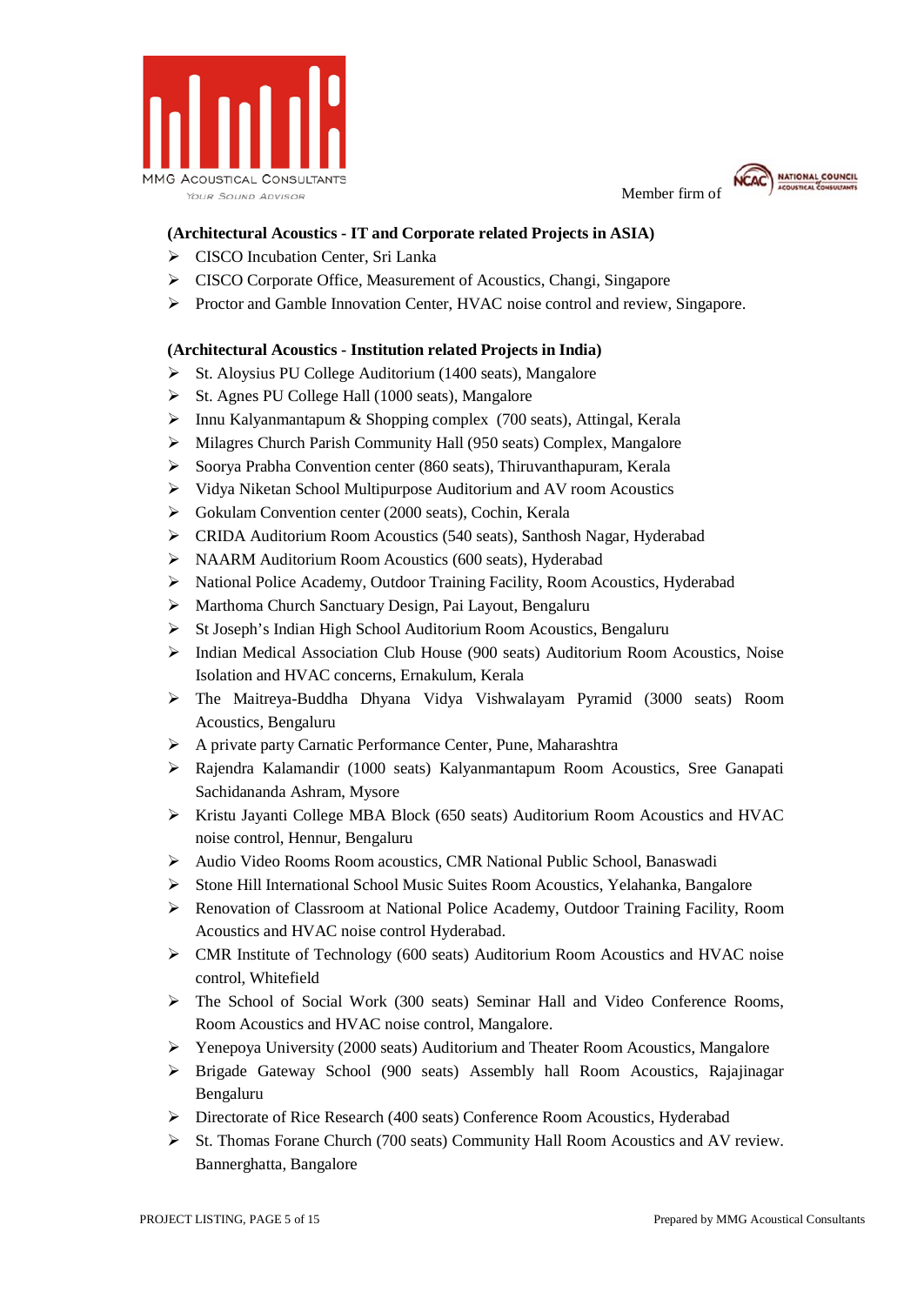



- VSSC MK3 (600 seats) Auditorium for ISRO, Room Acoustics and HVAC noise control, Trivandrum
- Frontier Management Center (500 seats) Hall Acoustics and Noise Isolation concerns, Rammurthy-nagar, Bangalore
- National Fisheries Development Board 100 seats Hall Room Acoustics and Traffic Noise Isolation, Hyderabad
- $\triangleright$  Brigade International School (914 seats) Auditorium and Music Suites, Room Acoustics, Bengaluru
- St. Agnes PU College Conference Room and KG Block Multipurpose Hall Room Acoustics, Mangalore.
- > ASIAN SCHOOL OF BUSINESS LEED Project, Techno-city, Trivandrum
- Goa Institute of Management Auditorium and Classroom Room Acoustics and HVAC noise control, Goa
- St Agnes PU College AV Room Acoustics, Mangalore
- $\triangleright$  Tata Institute for Fundamental Research CAM division Atrium Room Acoustics, Bangalore
- International School of Business, Mohali, Room Acoustics and HVAC Noise control
- $\triangleright$  Indian Institute of Management Multipurpose Hall Room Acoustics, AV review and HVAC noise control, Lucknow, Uttar Pradesh
- HTMS Mosque and Dargah Room Acoustics, Cottonpet, Bengaluru
- Kakatiya University (900 seats) Auditorium Room Acoustics, Warangal, Andhra Pradesh
- BNMIT College Auditorium and Seminar Hall Room Acoustics, Bangalore
- Hiranandani Foundation School Music Suites Room Acoustics, Sirisuri, Chennai
- > NTPC Simhadri Auditorium for TCE, Bangalore
- IIM Kozhikode Seminar Room Acoustics, Kozhikode, Kerala
- Sabha Bhavan (2500 seats) Auditorium Room Acoustics, Kaginele Development Authority, Haveri, Karnataka
- JSS Auditorium Room Acoustics, Dharwad
- 2500 Seats Sumi Baptist Church Room Acoustics, Kohima, Nagaland
- $\triangleright$  St. George Forane (5000 seats) Church Room Acoustics, Edapally, Kerala
- Tagore Cultural Complex Auditorium Room Acoustics and Noise control, Trivandrum
- IIM Bangalore Classroom Room Acoustics, Bangalore
- Mahatma Mandir Salt Mound Room Acoustics, Gandhinagar, Gujarat
- $\triangleright$  Vijaya Bank Head Quarters 10<sup>th</sup> Floor Auditorium, Room Acoustics & HVAC Noise control, Bengaluru
- $\triangleright$  KIMS Hospital Auditorium and Meeting rooms Room Acoustics and AV design, Hyderabad

## **(Architectural Acoustics - Institution related Projects in ASIA)**

 Dubai Public Library 300 seats Adult and Children Auditoria Room Acoustics, for Techlogique Consulting Pvt. Ltd.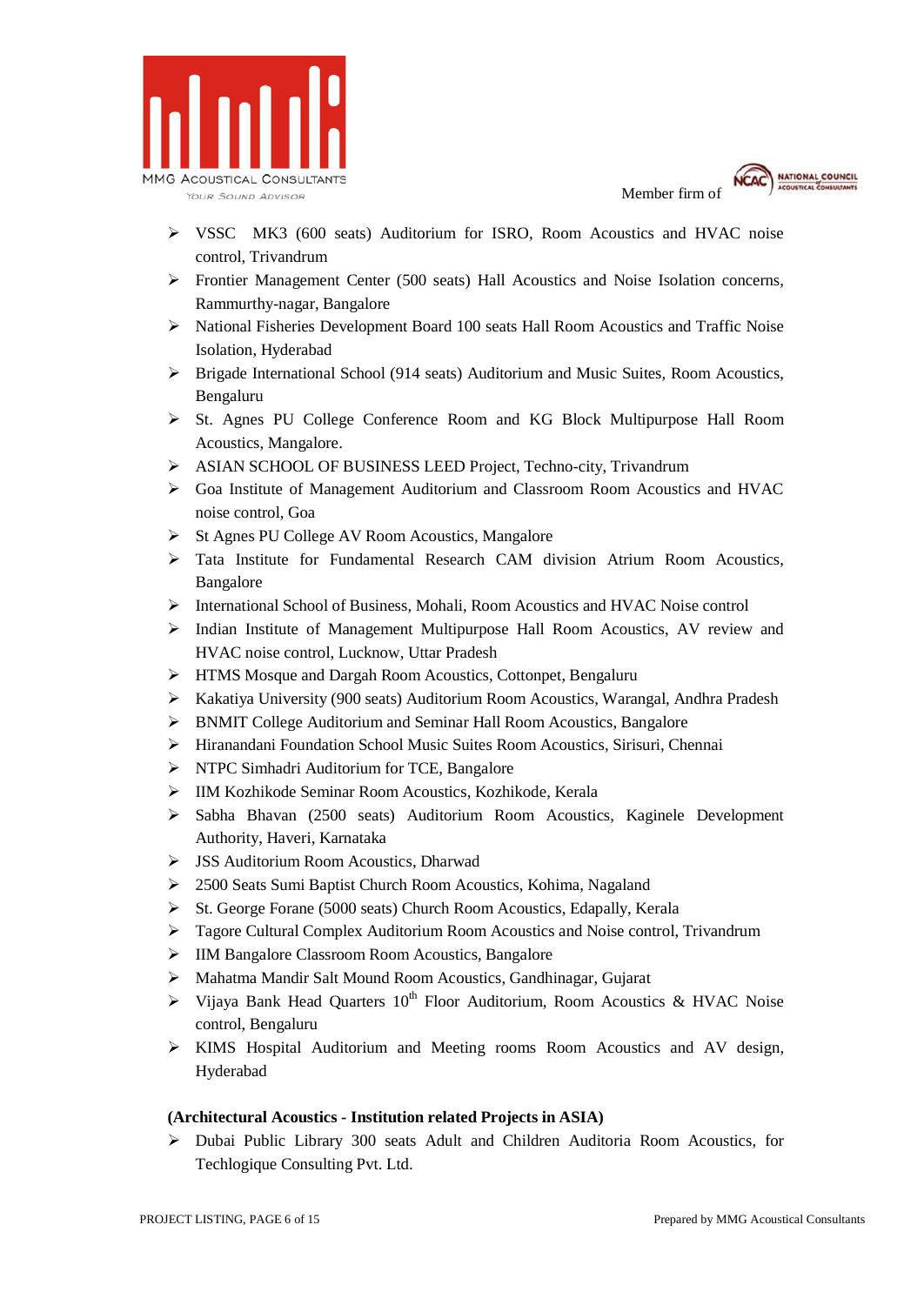



- $\triangleright$  Kuwait State Mosque Acoustical and Audio Amplification System Design, Kuwait
- Kuwait Bayan Palace Conference Room Audio Amplification System Design, Kuwait
- Kuwait Bayan Palace Banquet Hall Audio Amplification system Design, Kuwait
- $\triangleright$  Kuwait Institute for Scientific Research (KISR) Auditorium and Audio Amplification system design, Kuwait.
- Marine One Development project PA system review for ATEIS, Singapore

#### **(Architectural Acoustics - Commercial and Hospitality related Projects in India)**

- $\triangleright$  City Center, Fourth Floor Restaurant and Lounge, Room Acoustics and Noise isolation Concerns, Hyderabad
- "Fusion Lounge and On Da Roxx" Room Acoustics and Noise Isolation Concerns, Bengaluru
- $\triangleright$  C. Krishniah Chetty & Sons Jewellery Diamond Flagship Showroom, Touchstone, HVAC noise Isolation Concerns
- Muthoot Plaza, Thiruvanthapuram, Kerala, External Noise isolation for guest rooms
- Sahib Sindh Sultan Restaurant and Firangi Paani Noise Isolation Issues, Forum Mall, Bengaluru
- Gokulam Inn Convention Center, Cochin, Kerala, Room Acoustics and HVAC noise control
- Utopia, Olde Bengaluru, Seminar Rooms Acoustics, Devanahalli, Bengaluru
- F&B Restaurants, St. Mark's Road, Bengaluru
- $\triangleright$  Crystal Room and Banquet Room, Noise isolation, TAJ Mahal & Towers, Mumbai
- Project Seven Hotel, Seven Hospitality, Outer Ring Road
- $\triangleright$  Vivanta Business Hotel Public Space Room Acoustics by TAJ Hotels, ITPL, Bengaluru
- Hotel Ratna Regent Sarvaa Banquet Room Acoustics and Noise Isolation, Coimbatore
- Samaya Television Studios, Kasturba Road, Bengaluru
- BRIGADE Regent Club Digital Theater Room Acoustics and HVAC noise control
- Le Meriden Convention Center Renovation of Oman Hall and Ninaar Halls, Cochin
- Brigade Sheraton Hotel Guest Room and Public Spaces Room Acoustics, Rajajinagar
- Mini Muthoot Twin Cinematic Theaters, Room Acoustics and HVAC Control, Kottayam, Kerala
- TAJ Residency, Public Spaces and Guest Room Acoustics and Noise Control Yeshwanthpur, Bengaluru
- MSR Movenpick Hotel Room acoustics and noise control, BEL Circle, Bengaluru
- Brigade Gateway Orion Food Court Room Acoustics and Noise control, Rajajinagar
- Brigade Gateway North Star (World Trade Center Building) Atrium Room Acoustics, Rajajinagar, Bengaluru
- PVR Cinemas Gold Class Theaters, at Orion Mall, Brigade Gateway, Rajajinagar, Banaglore
- Sea Valley Novotel Hotel and Resort Public Spaces Room Acoustics, Vizag, Orrisa
- > UK<sup>n</sup> Projects Pvt. Ltd, Project The Banyan Alila Hotel and Apartments, Varathur Road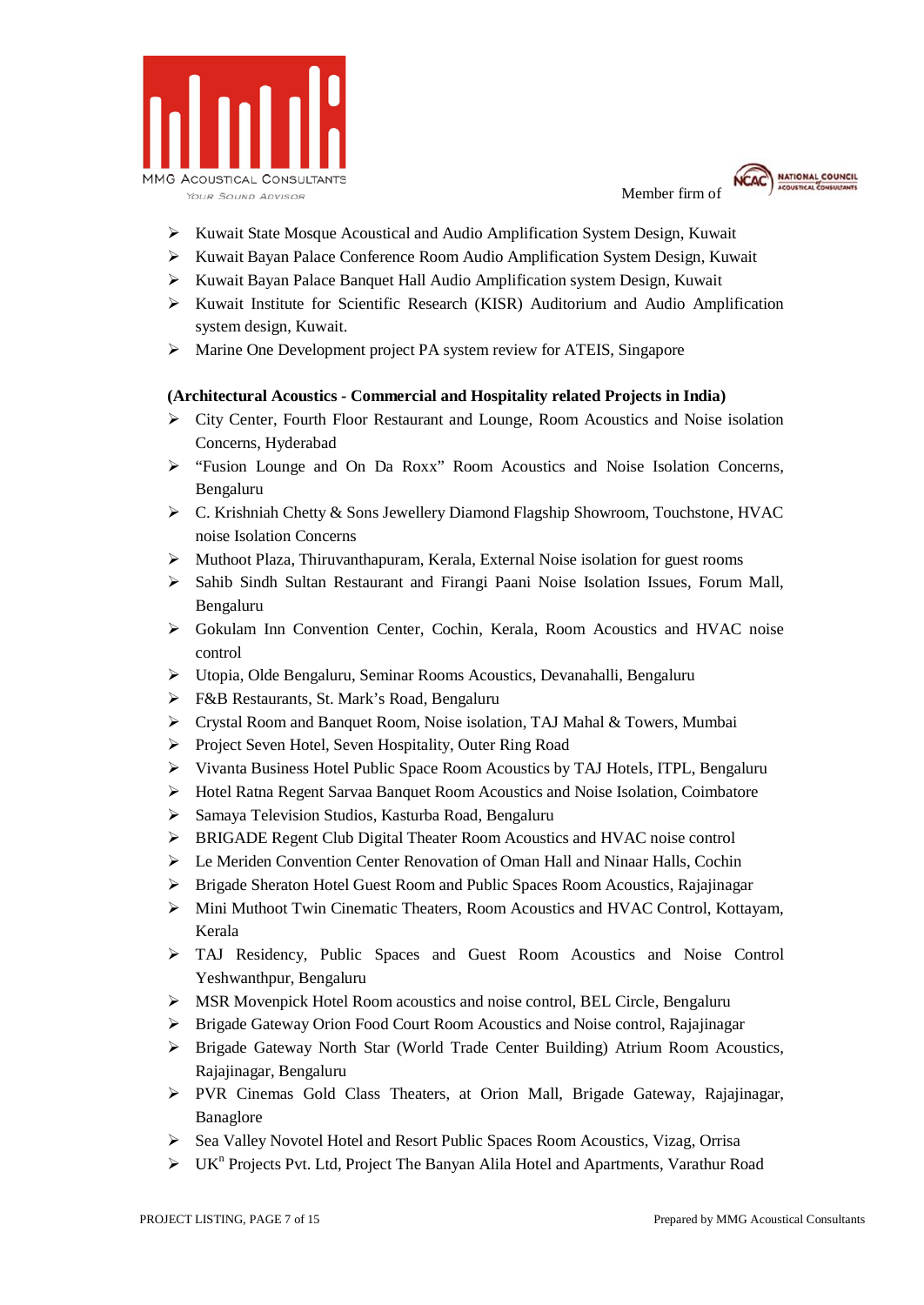



- Godrej Cypress Woodsman Estate Row House Room Acoustics, Hebbal, Bengaluru
- J.W.Marriot Hotel, Mumbai, Renovation of Club Lounge, Room Acoustics and Noise isolation
- > TAJ Coromendel Ball Room Acoustics, Chennai
- KGA Crown Plaza Hotel, Cochin, Kerala
- J.W.Marriot Hotel, Mumbai, Renovation of Enigma Bar, Room Acoustics and Noise isolation
- Ascendas Mall FNC Theaters Rooms Acoustics, Ascendas IT Park Whitefield, Bengaluru
- Al Shifa Convention Center Auditorium Room Acoustics, Perinthalmanna, Calicut, Kerala
- Tirumala Tirupathi Devasthanam (TTTD) Kalyanmantapa Room Acoustics, GDP Extension, Bengaluru
- Mahindra World City Food Court Room Acoustics, Jaipur
- TAJ Vivanta Dwaraka Noise Survey for Noise Isolation Concerns from Road, Metro and Aircraft traffic.
- J.W.Marriot Hotel, Mumbai, Renovation of Guest room, Noise control from Chiller noise
- Embassy Golf Links Hilton Residences Guest Room and Public Spaces Room Acoustics and Noise Isolation, Bangalore
- > TAJ Gateway for Dhoot Group, Gurgaon
- Indiranagar Club House Multipurpose Hall Room Acoustics and AV Review, Bangalore
- Mantri Magnolia Double Tree Hilton Service Apartments, Sarajarpur Road, Bengaluru
- 9 screens PVR Cinemas, MSR Elements, Hoskote, Bangalore
- Hyatt Aerocity Hotel Project Guest room acoustics and Public spaces room acoustics and noise isolation, Gurgaon
- YKM Entertainment and Hotels Holiday Inn Project, Guest room acoustics and Public spaces room acoustics and noise isolation, Thirupathi, Andhra Pradesh.
- The Reliance Foundation SHN Hospital MEP noise control, Girgaum, Mumbai
- Adharsh Shangrila Hotel Review of acoustical design, Bengaluru
- Prestige Oakwood Service Apartments Room Acoustics and Noise Isolation Concerns, Varathur
- Golden Jubilee Group of Hotels, The Trident Oberoi, Noise Survey and Noise Isolation Concerns, Hyderabad
- $\triangleright$  The Samhi FairField Inn & Courtyard Marriot Hotels Room Acoustics and Noise Isolation, Outer Ring Road, Bangalore
- Brigade Grand Mercure Hotel External Noise control, Mysore
- Eden Aquatic and Sports Foundation Club Outdoor Public Address System design, Mangalore
- Haute Fitness Room Acoustics, Sahakarnagar, Bengaluru

## **(Community Noise and Industrial Noise Control related Projects in India)**

 $\triangleright$  Subex Technologies, Bengaluru - (Community noise control)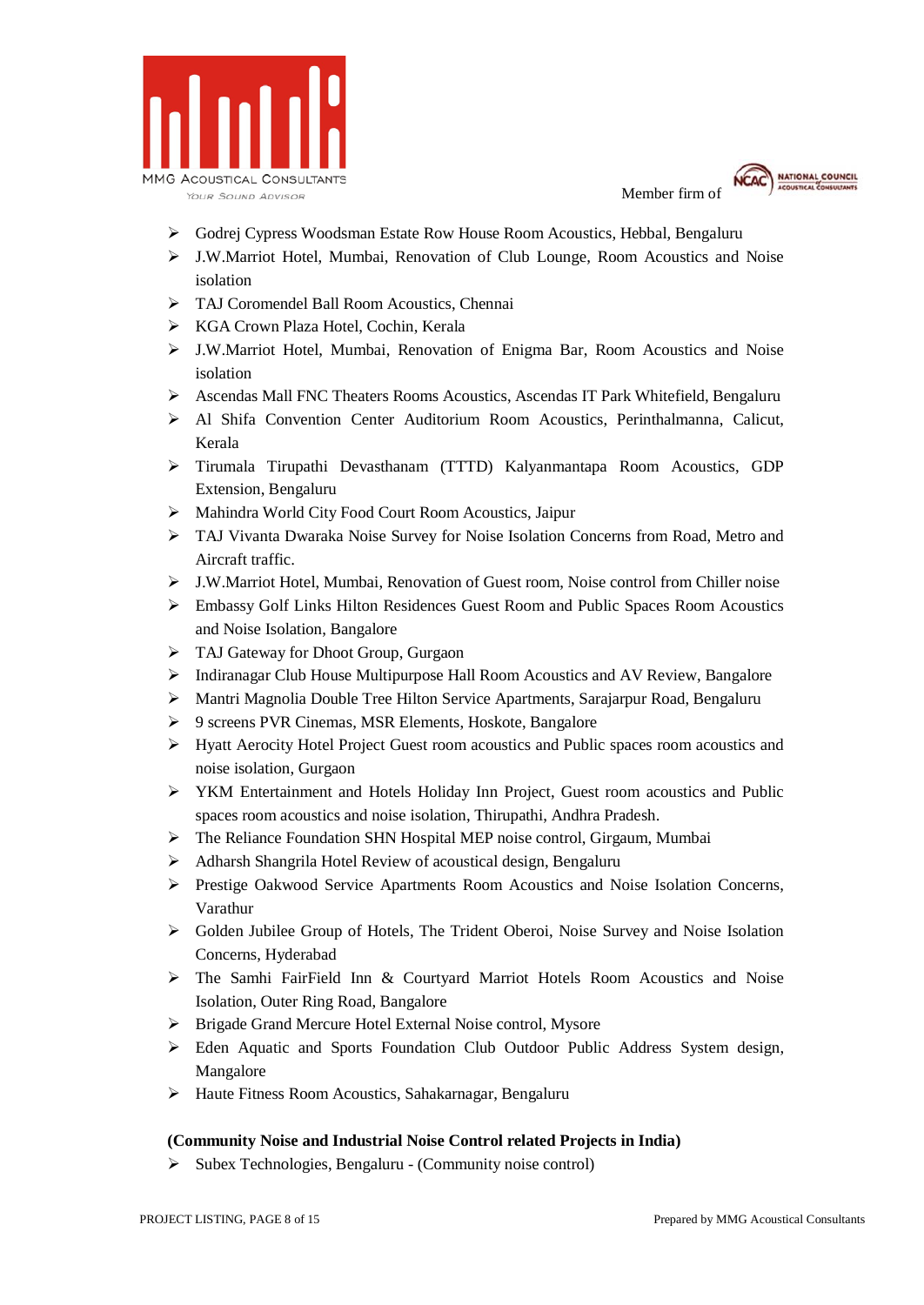



- Hansa Enterprises, Industrial Diesel Generator Noise Control, Bengaluru
- $\triangleright$  Indus International School Residential Block Train Noise Isolation, Dining Hall and Multipurpose Hall Room Acoustics, Hyderabad
- Manipal Hospital Noise Survey and Control, Airport Road, Bengaluru
- $\triangleright$  McAfee Office at Embassy Golf Link, Aircraft Noise Survey and Isolation, Bengaluru
- SOCIETE GENERALE Global Solution Center, RMZ Infinity, Tower B and C, Rail Traffic Noise Isolation, Bengaluru
- BJN Restaurants at EVA Mall Room Acoustics and Noise Isolation for Community Noise control
- KMC Hospitals, DG noise control for Silent Zone, Mangalore
- Aisshwarya Ambassador Environmental Noise Pollution control, Indiranagar, Bengaluru
- > Sigma Soft Tech Park DG Community Noise Control and Chiller Noise Control, Bengaluru
- Morpheus Art Fertility Clinic DG and PAC Community Noise Control, Bangalore.
- Garden Polymer Industrial Noise control for Residential Noise Levels, Dharwad
- Brigade Metropolis Sewage Treatment Plant Noise Control, Mahadevapura, Bangalore
- Bagmane Commerz and Bagmane Tech Park DG Community Noise Control, Bengaluru
- Google DivyaSree Omega Noise Survey and PAC noise control, Hyderabad
- DivyaSree Technopolis PEB Structure Noise isolation from Aircraft Noise for Deloitte, Bangalore
- Prestige Kensington Gardens Water Pump Noise control
- Brigade Magnum Commercial Spaces External Noise control, Hebbal, Bangalore
- J.W.Marriot Hotel, Mumbai, Community Noise control For Cooling towers.
- $\triangleright$  Nike Corporate Office Aircraft noise control, Divyasree Technopolis
- Brigade Symphony Project Environmental Noise control, Mysore
- Brigade Diesel Generator Noise control for Grand Mercure Hotel, Mysore
- Brigade Holiday Inn Hotel Banquet Hall Room Acoustics and Guest room Glazing Noise isolation concerns and Noise Survey, Chennai.

#### **(Architectural Acoustics - Commercial related Projects in ASIA)**

- Taj Sumudra Bar Acoustics and Noise isolation, Colombo, Sri Lanka
- Sheraton Hotel and Convention Center Renovation Project for Public Spaces, Doha
- Marriot Hua Hin Hotel, Room Acoustics and Noise control, Thailand
- Taj Sumudra Banquet Acoustics and Noise isolation, Colombo, Sri Lanka

## **(CURRENT PROJECTS IN INDIA AND ASIA)**

#### **(Architectural Acoustics - IT and Corporate related Projects in India)**

- HAL Engine Division, Teleconference Room Acoustics and Noise Isolation, Bengaluru
- $\triangleright$  Mind Tree Cabin Privacy Issues, SEZ, Chennai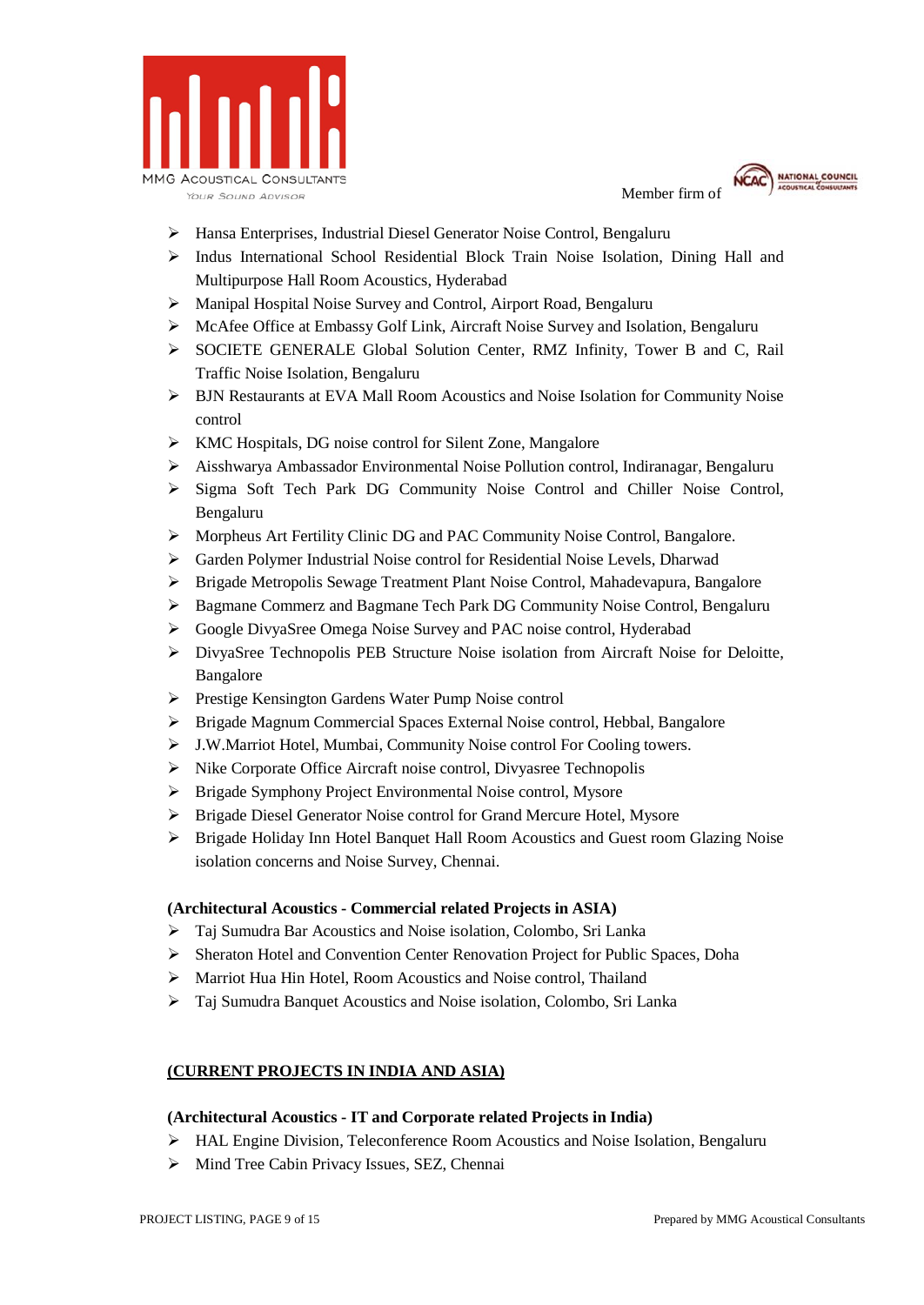



- TELCON Corporate Office and Auditorium Room Acoustics and HVAC Noise control, Midnapore West, West Bengal
- L&T Chennai Port Auditorium and Virtual Reality Hall Room Acoustics and AV Review, Chennai
- Vedanta (800 seats) Auditorium Room Acoustics and Noise Control, Orissa
- AMD Hyderabad Room Acoustics and HVAC noise control, Hyderabad
- SOCIETE GENERALE Corporate Office Room Acoustics and Privacy control, for Space Matrix, ITPL, Bangalore
- General Motors Auditorium and Cafeteria Room Acoustics and review of AV, Ascendas, ITPL
- > BOSCH Ltd, Terrace MEP noise and vibration control, Adugodi, Bangalore
- JSW Corporate Office Fourth Floor Executive Rooms Privacy Concerns Retrofit Design, Mumbai
- General Motors Room Acoustics for Auditorium and MPH, Ascendas, ITPL, Bangalore
- Walmart Global Retrofit for Office Privacy, Salapuria Softzone, Bangalore
- $\triangleright$  International Monetary Fund Office, in new Delhi
- Goldman Sachs Bangalore Development Project, Bangalore
- $\triangleright$  Honeywell Campus Project Corporate office and Lab Bangalore
- Fidility Tikri Campus Room Acoustics and HVAC issues, Gurugram, New Delhi

## **(Architectural Acoustics - IT and Corporate related Projects in ASIA)**

- HPE Campus project, SOHO, for PTS Consulting, Singapore
- $\triangleright$  The WORK PROJECT for PTS Consulting, Singapore
- $\triangleright$  The WORKING CAPTIOL for PTS Consulting, Singapore

## **(Architectural Acoustics - Institution related Projects in India)**

- ▶ Believers Church Room Acoustics, Thiruvalla, Kerala
- $\triangleright$  Montfort Anglo Indian High School Auditorium The Millennium Project, Yercaud, Salem
- Carmel Pre University College Auditorium Room Acoustics and Noise Isolation concerns, Bengaluru
- Carmel School Music Room Acoustics and Noise Isolation Concerns
- Vidyaa International Residential School for Girls, Greater Noida, New Delhi
- 8500 seats Sumi Baptist Church Room Acoustics, Nagaland.
- ESIC Medical College Auditorium and Lecture Halls Room Acoustics, Coimbatore
- R.D. Gardi Medical College Auditorium Room Acoustics, Ujjain, Madhya Pradesh
- Command Officers Recreation space, Naval Ship Repair Yard, Karwar
- $\triangleright$  Kerala University Senate Hall Renovation, Trivandrum
- Nalsar Auditorium Room Acoustics, Hyderabad
- International Foundation for Research and Education Classroom Room Acoustics, Ashoka University, New Delhi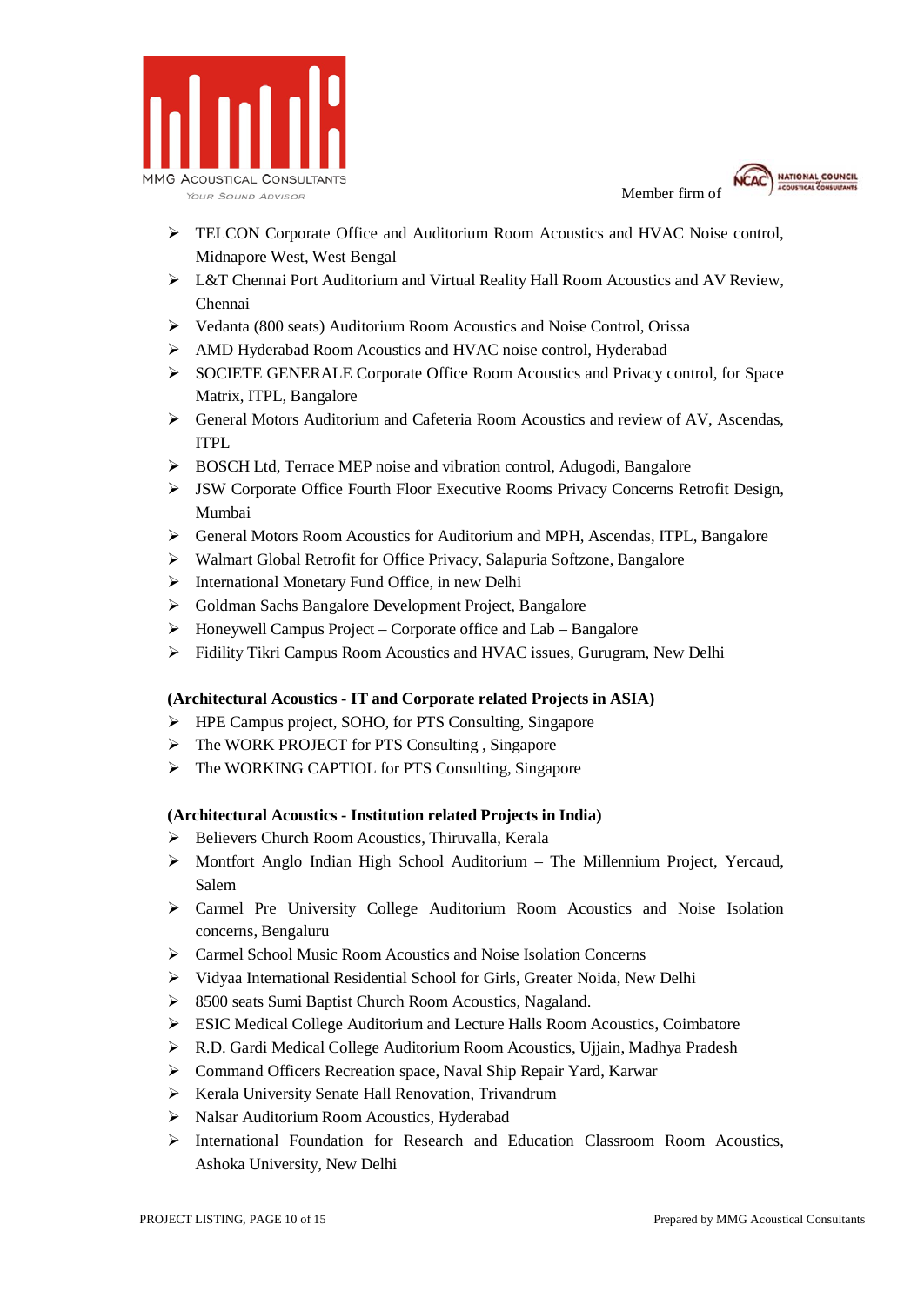



- $\triangleright$  Parumula Seminary Church Room Acoustics and Audio Amplification Design, Thiruvalla, Kerala
- $\triangleright$  Indian Institute of Management, Trichy, Room Acoustics and Audio and Video Design, Trichy, Tamil Nadu

#### **(Architectural Acoustics - Commercial and Hospitality related Projects in India)**

- $\triangleright$  Noise Isolation concerns between residential space and squash court, Ashton Woods, Vaswani Group, Outer ring Road, Bengaluru.
- $\triangleright$  Indian Music Experience Project for Brigade, Room Acoustics and Noise Isolation, Bangalore
- Vriddhi Spa, Gym and Cafeteria, Swagath Garuda, Jayanagar, Bangalore
- 12 screens PVR Cinemas, Vega City, Bannerghatta, Bangalore
- $\triangleright$  SKL Hotel Guest room and Public spaces Glazing Noise isolation and Noise Survey, Devanahalli, Bangalore
- Madhucon Holiday Inn and Holiday Inn Express Hotels Project Public Spaces and Guest Room Acoustics and Noise Isolation Concerns, Kukkatpally, Hyderabad
- Prestige Hilton Conrad Hotel Room Acoustics and Noise isolation for Guest rooms and Public spaces, Ulsoor, Bangalore
- Vamika Island Resort Noise Isolation Concerns and Room Acoustics, Kerala
- Wadia International Center Building Rain Noise control and Noise isolation, Mumbai
- DLF Camellias Experience Center Room Acoustics, Gurgaon.
- Prestige Mangalore Mall Room Acoustics and AV design for Atrium, Mangalore
- Prestige Sheraton Hotel and Convention Center Room Acoustics and Noise isolation for Guest rooms and Public spaces, Whitefield, Bangalore
- $\triangleright$  Brigade Sheraton Four Points External Noise control, Mysore
- BSCPL Club House Theater Room Acoustics, OMR, Chennai
- Leela Hotel, Branded Residences and Convention Center, Yelahanka, Bhartiya City Developers
- The Claridges Hotel Renovation Room Acoustics, New Delhi
- The Panchsheel Ritz Carlton Hotel Room Acoustics and Noise isolation, Pune
- $\triangleright$  Soham Leisure Ventures Hilton Hotel and Villas Project, Goa,
- MRG Courtyard Marriot Hotel Project, Outer Ring Road, Bangalore
- Goldfinch Double Tree Hilton Hotel Project, Goa
- 5 screens PVR Cinemas, Maruti Infra, Hyderabad.
- The Nitesh Ritz Carlton Bang Bar Noise Isolation and Sound System Redesign, Bangalore
- Tamara Hotel and Convention Center, TVM, Tamara Group of Hotels, Bengaluru
- PVR Cinemas, Galaxy Mall, Red Hills, Chennai.
- > PVR Cinemas, Forum Mall, Mysore
- PVR Cinemas, Patni Mall, Secunderabad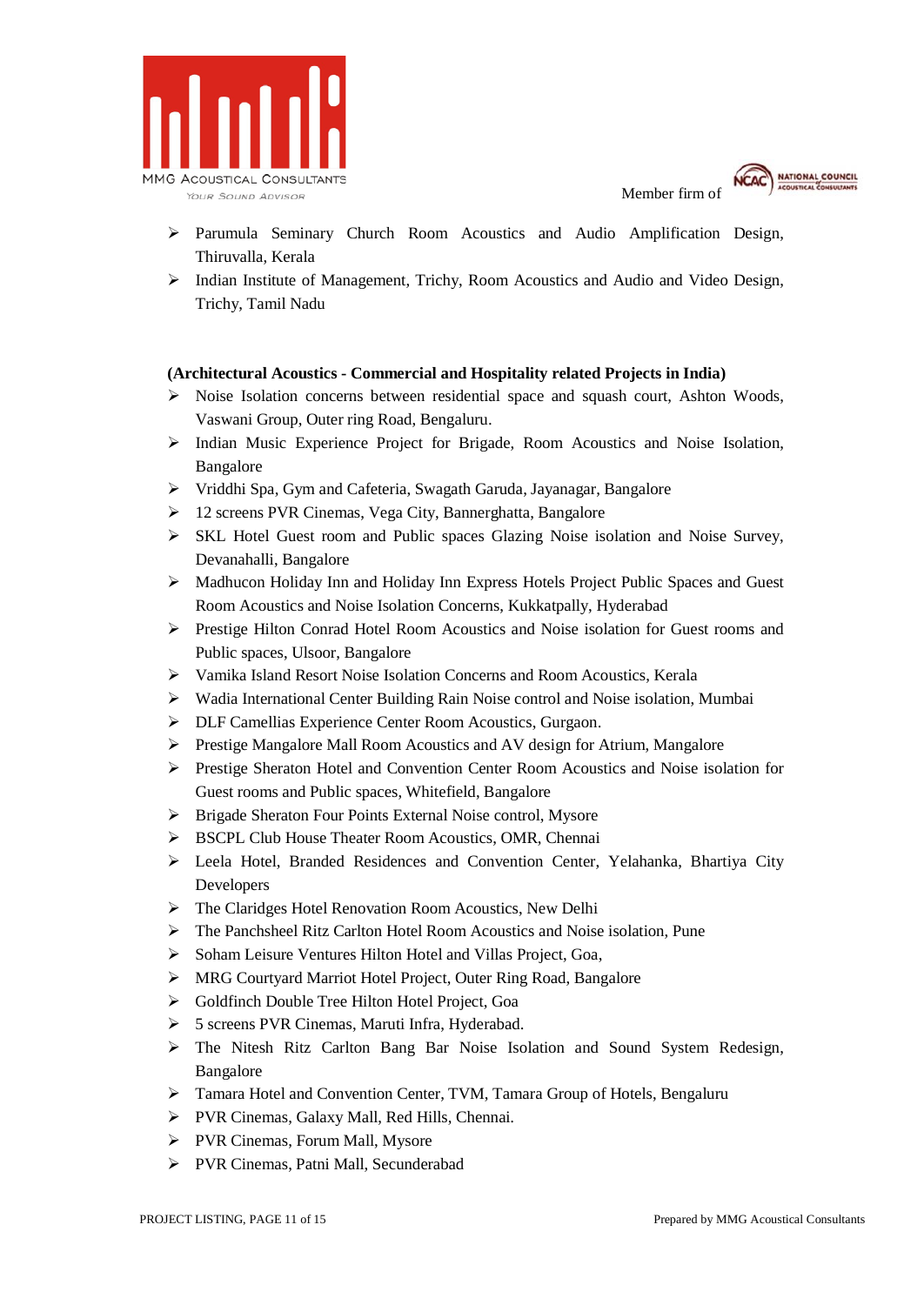



Adharsh Shangrila Hotel Roof Top room acoustics and noise isolation

### **(Community Noise and Industrial Noise Control related Projects in India)**

- Design of Prototype DG enclosure for a Mumbai Diesel Generator Manufacturer, Mumbai
- Design of Prototype Acoustical Doors for a vendor, Indian Market
- DivyaSree Omega B Chiller Noise and Vibration Control, Hyderabad
- Wipro Sajarpur SEZ Diesel Generator Bank Environmental Noise control, Bangalore
- Bhartiya SEZ Campus Diesel Generator Noise control, Yelahanka, Bangalore
- General Electric, Aero Lab noise and vibration control, Whitefield, Bangalore
- General Electric, CONROD Rig Lab noise and vibration control, Whitefield, Bangalore
- The Nitesh Ritz Carlton All Day dining Extraction Fans Environmental Noise Control, Bangalore
- $\triangleright$  General Electric, B2 Lab noise control, Whitefield, Bengaluru
- General Electric, T3 Shaker Noise control, Whitefield, Bengaluru
- General Electric, Lab Shaker Noise control, Whitefield, Bengaluru
- General Electric, Fatigue Rig Noise control, Whitefield, Bengaluru

#### **(Architectural Acoustics - Institution related Projects in ASIA)**

- $\triangleright$  Kuwait SSS Outdoor Amphitheater Audio Design
- $\triangleright$  Oatar Al Maseed Mosque Acoustical and Audio Amplification System Design, Doha
- Qatar Petroleum MIC project Room Acoustics, Doha

## **(CURRENT PROJECTS IN USA)**

#### **(Currently working on projects in USA, for Stewart Acoustical Consultants, USA)**

- METLIFE Corporate Office Room Acoustics and HVAC Noise control, Cary, NC
- DC Bar Corporate Office Room Acoustics and HVAC noise control, DC
- Cary Theater Room Acoustics and HVAC concerns, Cary, North Carolina
- Martinsville High School Cafe and Dining Hall Room Acoustics
- > AICPA International Quarters, Durham
- JSCU Auditorium and Conference Room Acoustics and HVAC noise control
- ELON University Auditorium HVAC noise control
- > Ouantico Elementary School, Washington, LEED for SCHOOLS.
- $\triangleright$  New College Institute in Martinsville Auditorium Room acoustics and HVAC noise control
- $\triangleright$  Duke School of Nursing, Room Acoustics and HVAC noise control, Durham, Raleigh
- St Eugen Catholic Church Room Acoustics and HVAC noise control
- Great Bridge Middle School Room Acoustics and HVAC noise control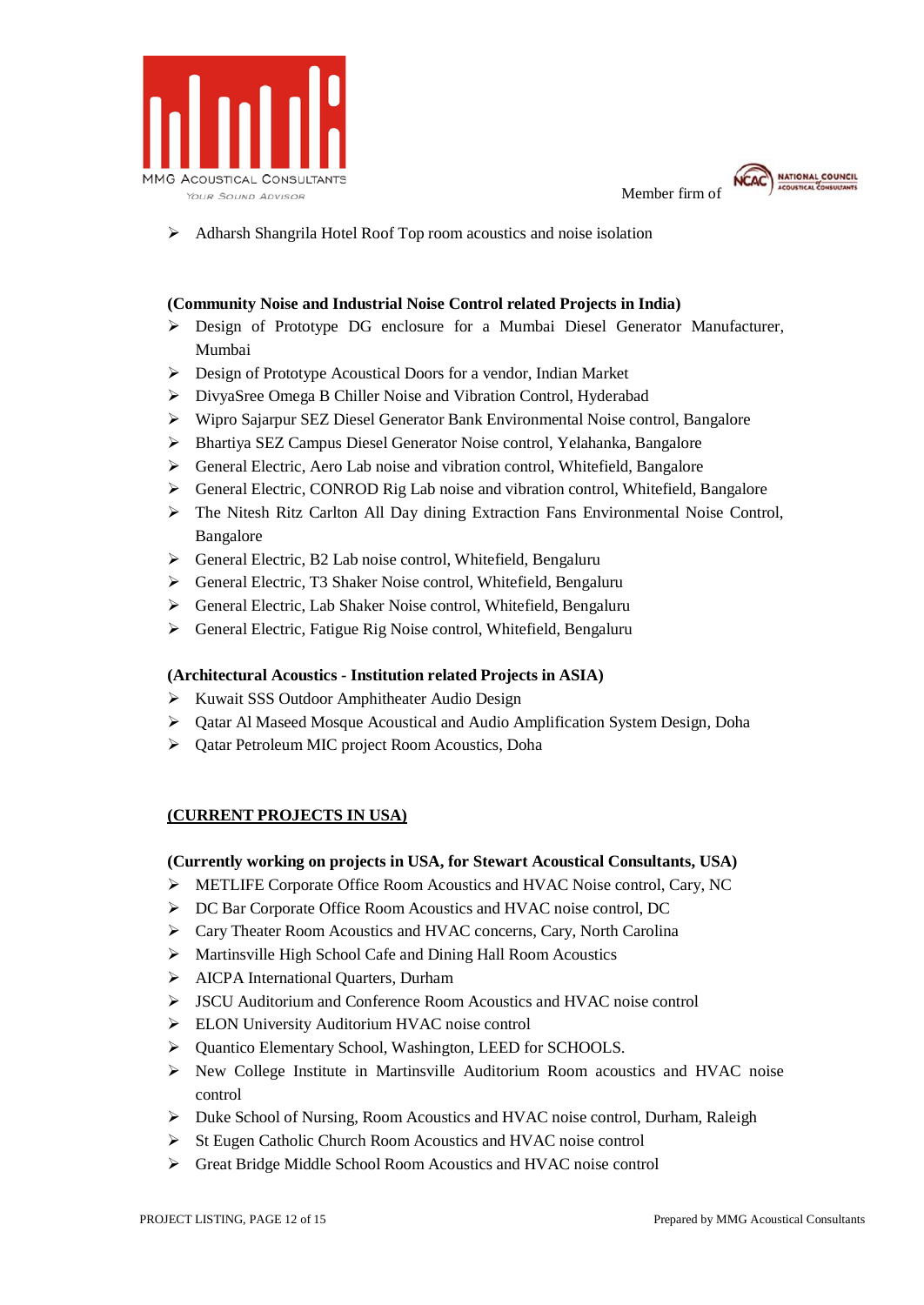



- Jones County K-12 School, North Carolina Room acoustics and HVAC.
- Washington and Lee Global Learning Center, Classrooms Room Acoustics and HVAC noise control for LEED
- Campbell University Health Center Training Facility Center Room Acoustics and HVAC noise control
- West Point Elementary School New SCHOOL Design under DODEA guidelines
- Mooresville High School Auditorium Room Acoustics and HVAC noise control
- Saint Mary Magdalene Catholic Church Room Acoustics and HVAC noise control

## **(COMPLETED PROJECTS IN USA)**

#### **(Completed Projects in USA, for Stewart Acoustical Consultants, USA)**

- Holy Name of Jesus Cathedral, Room Acoustics, HVAC and AV design, North Carolina
- $\triangleright$  Hillburn Academy Band Room Acoustics
- $\triangleright$  Picatinny Arsenal Firing Range Noise control
- Cary Church of God Sanctuary Room Acoustics and HVAC issues
- Hope Lutheran Church Room Acoustics and HVAC concerns
- Christ Baptist Church, HVAC noise control
- Farmington Heights Church Sanctuary Room Acoustics and HVAC concerns
- Latta Early Child Center for LEED Certification
- > Dillon Middle School for LEED Certification
- $\triangleright$  Simonsdale High School for LEED Certification
- Apex United Methodist Church Room Acoustics and HVAC concerns
- $\triangleright$  St. Patrick's Catholic Church Sanctuary Room Acoustics
- Auburn High School Auditorium Room Acoustics and HVAC Concerns
- CREE 408 Corporate Office Room Acoustics and HVAC noise control
- $\triangleright$  St. Davis Music Suites, Room Acoustics
- $\triangleright$  Chatam High School for LEED certification
- Jackson Elementary School for LEED certification
- William Flemming High School, Virginia, Room Acoustics, and HVAC Issues.
- $\triangleright$  St Brendan The Navigator Sanctuary Renovations and HVAC concerns
- William Byrd High School Music Suites, Room Acoustics
- $\triangleright$  Patrick Henry High School, HVAC issues for Auditorium and two gyms
- $\triangleright$  Temple Baptist Church, HVAC issues for Sanctuary
- East Wake High School, HVAC Issues for Auditorium
- Chapel Hill Carrboro High School HVAC issues for Classrooms, Media Center and Gymnasium
- Enloe High School Video and Audio Studios and Production Center
- South Minster Retirement Complex Chapel and Recreation Spaces Room Acoustics
- Wyeth Systems, Sanford, HVAC issues for Cabins and offices.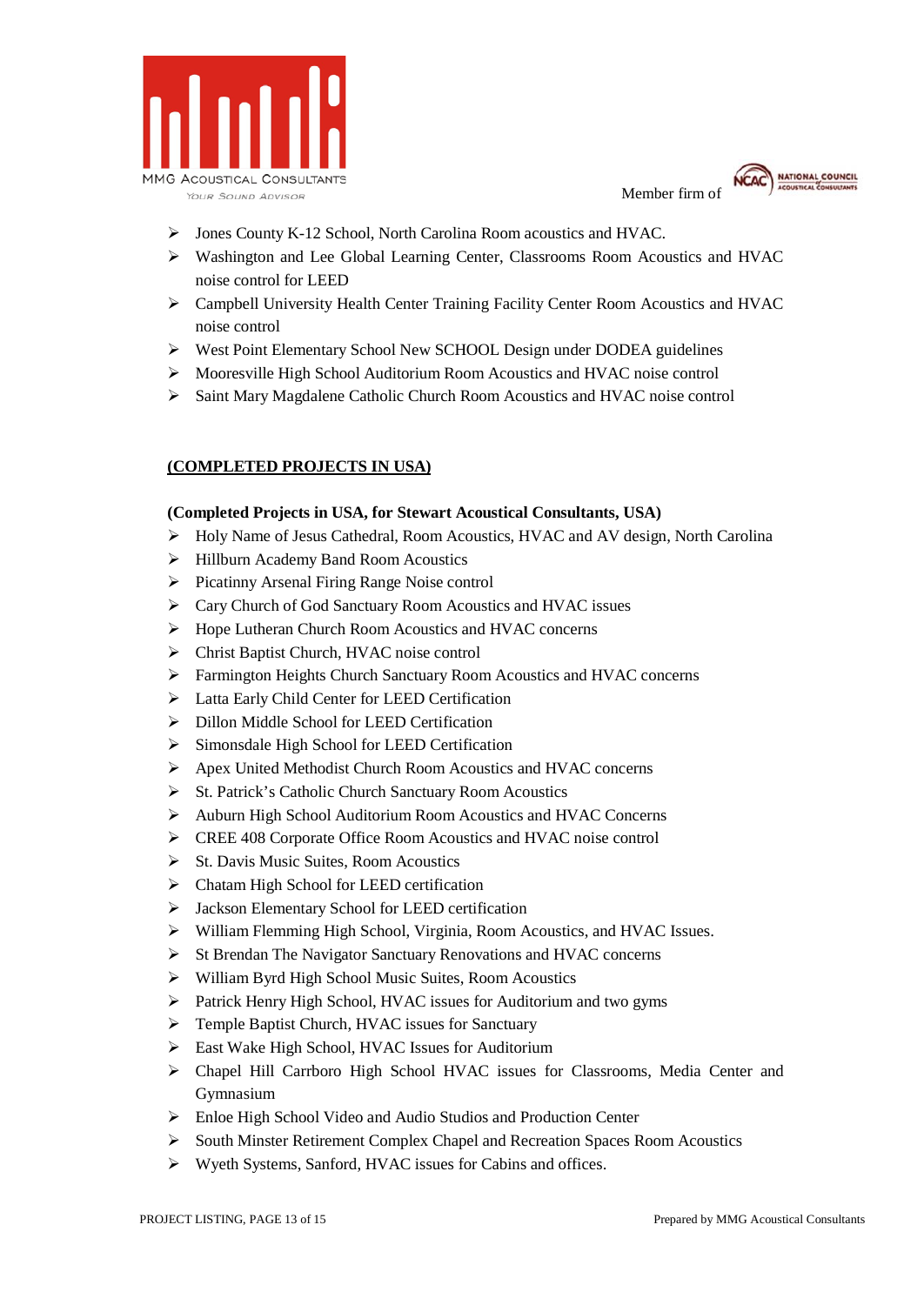



- $\triangleright$  South Minister Retirement Center, Room Acoustics for Multipurpose Halls and Cafeteria
- Ft. Benning Auditorium and Classroom Acoustics and HVAC concerns
- Enloe High School Phase 3, Audio and Video Studios, Room Acoustics and HVAC Issues.
- Grandin Court Baptist Church Sanctuary Room Acoustics
- First Asheville Baptist Church, HVAC issues for Sanctuary and Chapel
- $\triangleright$  Brevard Wesleyan Church, Room acoustics
- Cumberland Elementary School, for LEED certification
- Hillendale Elementary School for LEED certification
- Whitesides Elementary School for LEED certification
- $\triangleright$  Henrico High School for LEED certification
- First United Methodist Church, Rocky Mount, Room Acoustics
- Rocky Mount High School for LEED certification
- Alamance Court House for Room Acoustics and HVAC noise control
- Raleigh SDA Church Room acoustics and HVAC concerns
- Magellean School Gymnasium and Auditorium acoustics
- Durham Regional Hospital Auditorium- Room Acoustics and HVAC noise control

## **(List of projects completed during tenure with Stewart Acoustical Consultants, USA) SCHOOLS**

- Ligon Middle School (Auditorium, Music Suites, Cafeteria; Isolation Issues)
- Blair Middle School (Gym, Music suites, Media Center, Cafeteria)
- Burke High School (Auditorium, Band, Chorus, Practice Rooms, Cafeteria; Isolation Issues)
- Suffolk High School (Auditorium, Music Suites, Cafeteria; Isolation Issues)
- Rockhill High School (Auditorium Room acoustics and HVAC issues)
- Dare County High School (Auditorium, Music Suites, Cafeteria; Isolation Issues)
- Juniata College (Oller Hall Room Acoustics)

## **CHURCHES**

- Christ's Sanctified Holy Church (Room Acoustics and HVAC issues)
- Calvary Chapel of Greenwood Worship Space and Gymnasium
- $\triangleright$  St. Timothy's Episcopal Church (Room Acoustics and HVAC issues)
- $\triangleright$  Fletcher Baptist Church (Room Acoustics and HVAC issues)
- Germantown United Methodist Church ((Room Acoustics, HVAC and Isolation issues)
- Opequon Presbyterian Church (Room Acoustics)
- St. Paul's Catholic Church, New Bern (Room Acoustics and HVAC issues)
- $\triangleright$  Our Lady of the Lourdes Church, North Carolina (Room Acoustics and HVAC issues)
- $\triangleright$  Wake Chapel Baptist Church, North Carolina (Room Acoustics and HVAC issues)